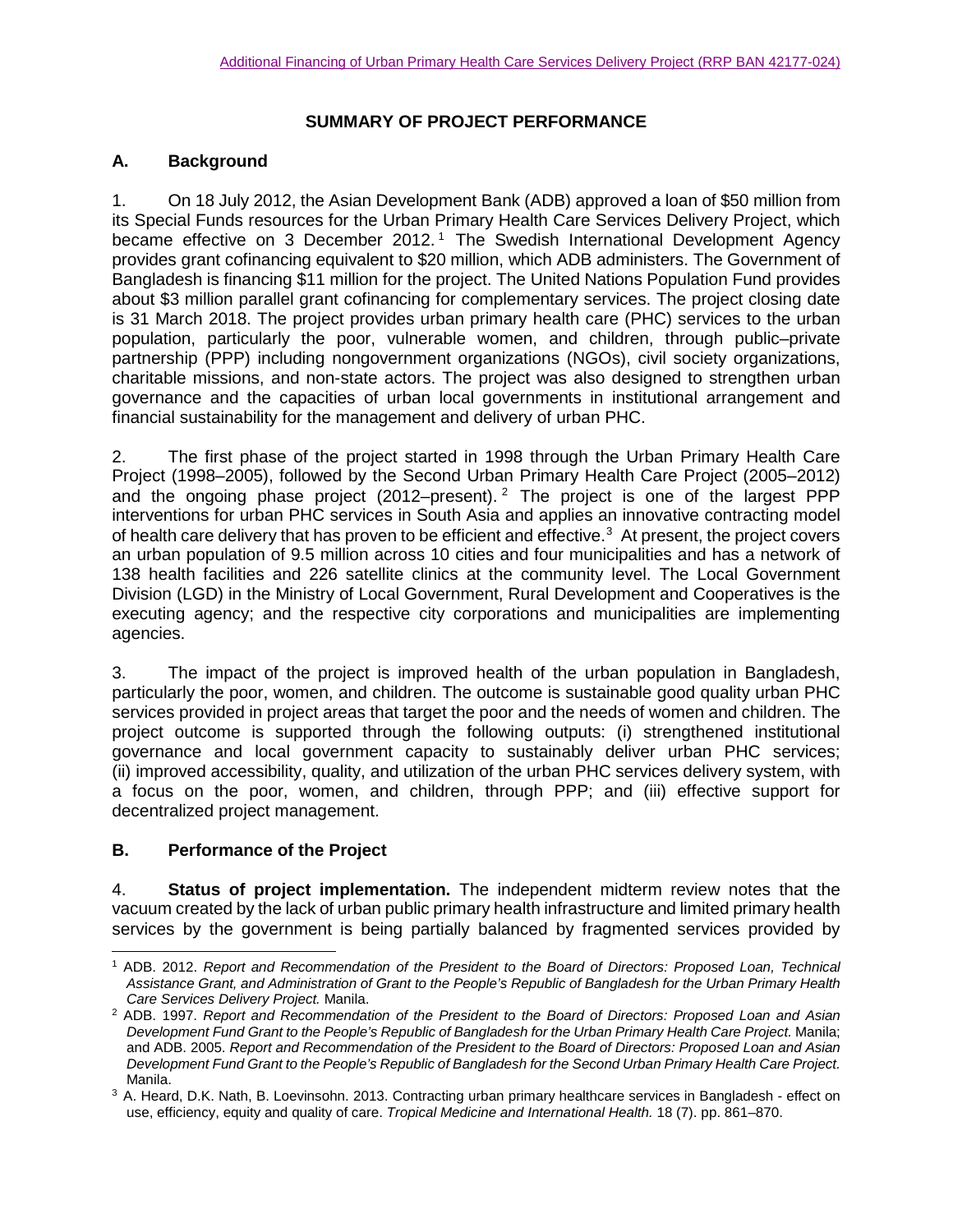different NGOs, including those working on implementing the Urban Primary Health Care Services Delivery Project. Several challenges remain, and lessons learned need time to be internalized in the institutional structures of the national and local levels. However, the project and the model of urban PHC service delivery that has been established merits extension and expansion to continue providing leadership to support the country's plans to deliver urban PHC services in a programmatic mode.

## (i) **Delivery of expected outputs.**

- (a) **Sustainability.** The Urban Primary Health Care Services Delivery Project has strengthened the mandate of the LGD to provide urban PHC services in the country through (i) establishing PHC infrastructure and a services network; (ii) involving urban local bodies (ULBs) in project areas to monitor the performance of service providers; (iii) supporting the creation of national, local, and donor institutions to deliver urban PHC services; and (iv) supporting the LGD to operationalize the National Urban Health Strategy. ADB has been involved since 1998 in project modality. The central and local government urban health system needs to be strengthened in terms of the financial, management, and technical capacity of the LGD and ULBs. The current phase has incorporated some of the activities but has not been able to gain much traction. The intended purpose of the Urban Primary Health Care Sustainability Fund in contributing to the sustainability of urban PHC was undermined by uneven contributions from city corporations and municipalities and lack of practical guidelines on the use of the fund. Because of the limited city corporations and municipality budgets, sustainability can only be assured through the establishment of a budget line at the LGD level, which has been strongly communicated to the LGD and was acknowledged as critical.
- (b) **Service coverage and equity.** The project coverage at loan effectiveness was 7.7 million people and it presently covers a population of 9.5 million. At least 30% of each major category of health services is accessed by the poor. At midterm review, the Urban Primary Health Care Services Delivery Project provided 25.5 million services to some 23.5 million contacts, of which 74% were women and 26% men. Red card distribution was consistently around 85% and at least three rounds of household poverty checklist surveys were conducted for the identification of target beneficiaries for fee exempt services.
- (c) **Utilization of services.** Analysis of service data shows that antenatal and postnatal service contacts per facility delivery reported were higher than the findings from project and national surveys. The high service contact–delivery ratio, especially for antenatal care, suggests many maternity clients deliver elsewhere and/or a data quality issue. The proportion of caesarean sections to total facility deliveries was about 37% from 2013 to 2016 and warrants further examination through operations research.
- (d) **Quality of services.** Using data from semiannual integrated supervisory instrument surveys, the achievement of service quality indicators—such as antenatal care visits, availability and completeness of postpartum hemorrhage kits, emergency kits and eclamptic kits, infection prevention protocols, clinical waste management, medical staff knowledge of newborn danger signs and maternal danger signs, and community satisfaction—has been high, with 96% of the service providers scoring above 80 (out of 100).
- (e) **Human resource capacity and development**. Project management unit (PMU) staffing has been satisfactory and the gender action plan was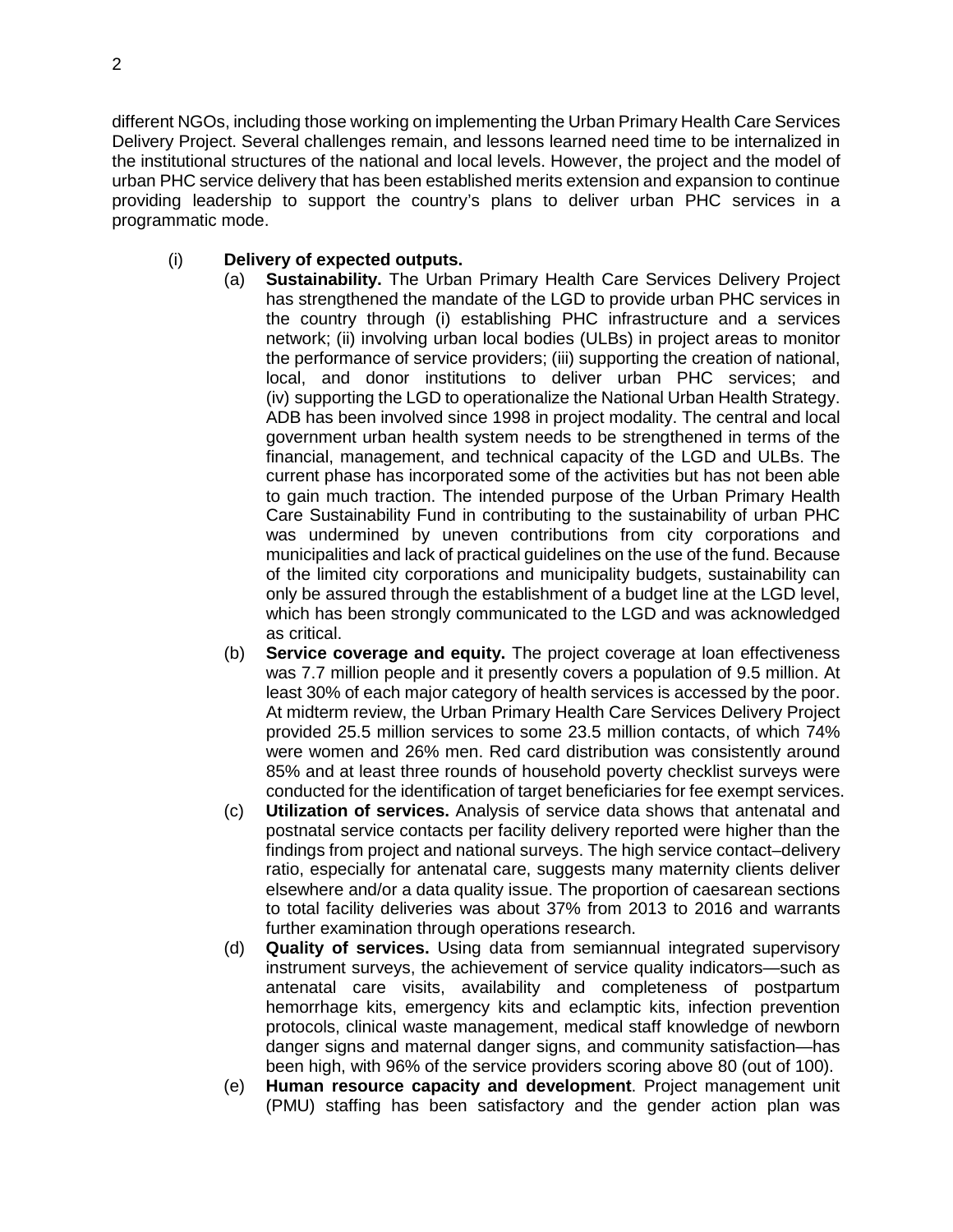implemented. While project implementing units in ULBs were established, the capacity and retention of counterpart human resources in the health departments of ULBs need to be strengthened by (i) increasing position levels, (ii) implementing a career development plan, and (iii) using project technical assistance and material support for capacity development.

- (f) **Financial management information system.** Financial management was enhanced and the flow of funds improved compared with previous phases through the adoption of Tally software and consultancy support in the PMU. The proposed expanded PMU includes additional financial and accountancy staff.
- (g) **Project monitoring and data reporting.** The project has developed an online unified record-keeping system for monthly service delivery data reporting and the data are compiled in quarterly progress reports. However, a delay in adapting a real-time, patient-centered health management information system has affected the effectiveness of the steering and management functions of urban PHC at the ULB level. Consequently, the service data are not included in the national health statistics. Most importantly, data analysis and use are not evidenced; and the quality of data is affected.
- (ii) **Satisfactory implementation progress.** As of 7 May 2018, cumulative contract awards are \$63.95 million (95% achieved) and disbursements are \$56.76 million (85% achieved) against the net loan and grant amount of \$67.02 million. Overall physical progress stands at 95% overall.
- (iii) **Satisfactory compliance with safeguard policy requirements.** Safeguard consultants have assisted the government to update the (a) environmental assessment and review framework and (b) resettlement and indigenous peoples planning framework as a precautionary approach. If any impact occurs on safeguards during the project phase, the executing agency has agreed to use the frameworks. The consultants have also prepared an initial environmental examination for the ongoing project and in advance of site selection under the additional financing.
- (iv) **Successful management of risks.** During project design, several risks were identified: (a) priorities and programs of the Government of Bangladesh change; (b) governance and corruption risks are not minimized; (c) citizen demands for greater participation, transparency, and accountability are not met; (d) ULBs lack sufficient funds to implement programs and strategies for strengthening pro-poor urban PHC services; (e) political pressures at the ULB level divert resources and efforts away from the delivery of PHC services; (f) recurrent expenditures are inadequate to sustain the services of partnership area NGOs after the project ends; (g) procedural problems arise in the contracting process because relations between ULBs and contracted NGOs do not remain smooth or NGO partners are not supervised effectively; and (h) turnover of counterpart technical staff is high because of resignations, promotions, or assignments to other government or private offices.
- (v) Numerous risks were identified but the project mitigated them successfully, so major risks did not threaten the successful implementation of the project. While no major risks exist, a few overarching risks relate to the ULBs having sufficient funds to implement and sustain service delivery after the project ends. The ongoing